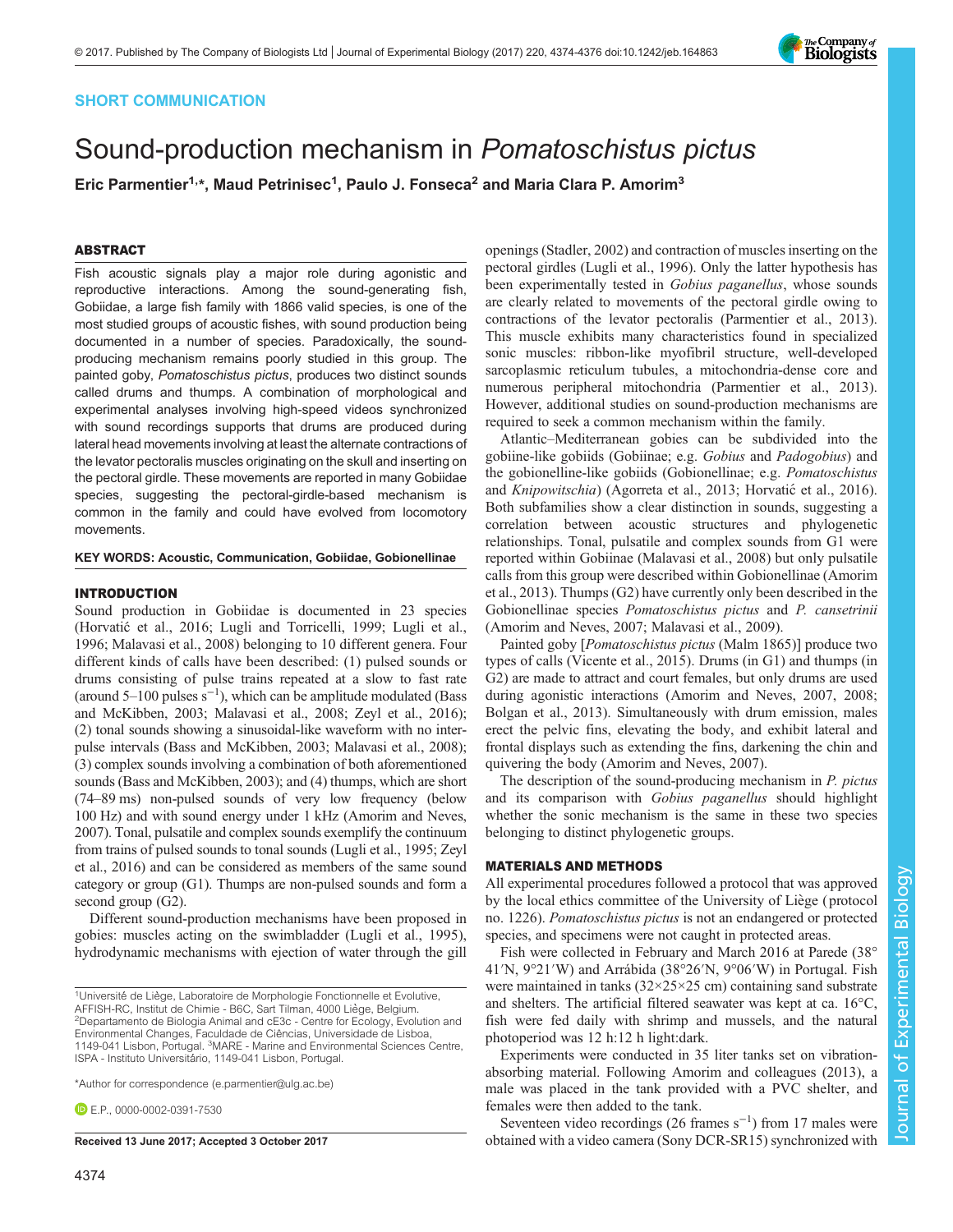the Bruel & Kjaer 8104 hydrophone positioned in the nest chimney. In addition, lateral and dorsal views were filmed with a Redlake MotionPro high-speed camera (500 frames  $s^{-1}$ ) also coupled with the Bruel & Kjaer 8104 hydrophone. The male was illuminated with an LED torch situated ca. 1 m behind the camera. On the basis of four fish, four lateral and one dorsal views allowed the detailed description of movements during drums.

Ten males were then euthanized with an excess of MS222 (tricaine methane sulphonate; Pharmaq, Norway) and conserved in ethanol (70%). Two of these males were alizarin stained ([Taylor and](#page-2-0) [Van Dyke, 1985\)](#page-2-0) and the others were dissected to identify the muscles involved in the sound-production mechanism.

Sounds of 17 males (4.28±0.25 cm TL) were analyzed with Raven 1.5 for Windows (Bioacoustics Research Program, Cornell Laboratory of Ornithology, Ithaca, NY, USA). The acoustic pulse is considered the fundamental unit of the drum sound [\(Lindström and](#page-2-0) [Lugli, 2000\)](#page-2-0). Drums were analyzed for sound duration (ms), total number of pulses in a drum sound and pulse period (ms).

## RESULTS AND DISCUSSION

The mechanism dealing with sound production in gobiids was originally experimentally studied in G. paganellus [\(Parmentier](#page-2-0) [et al., 2013](#page-2-0)). In this fish, it appears that pectoral girdles are involved because (1) electromyography revealed the contraction of the levator pectoralis during the sound production and (2) these shoulder girdle muscles possess characteristics of high-speed muscles usually found in calling fishes [\(Parmentier and Fine,](#page-2-0) [2016](#page-2-0)). Electromyography was not used in the framework of this study because of the small size of the fish. However, dissections revealed the strong similarities between the musculo-skeletal system of G. paganellus and P. pictus. A complete description of the head skeleton and muscles is provided for Pomatoschistus lozaoni [\(Adriaens et al., 1993](#page-2-0)) and is similar to that of P. pictus (Fig. 1). The relevant parts of the pectoral girdle are the post-temporal, the supracleithrum and the cleithrum. The coracoid and scapulae are associated with the cleithrum. The post-temporal consists of a basal plate with two rostrally directed processes that form a fork with a dorsal and a lateral attachment to the skull. The rostral tip of the dorsal process is flattened and is firmly connected to the epiotic bone,

whereas the ventral process extends rostrally into a ligament that is attached to the neurocranium. The supracleithrum articulates with the post-temporal and the cleithrum. The levator pectoralis muscle is divided into two bundles: the pars lateralis and the pars medialis. The pars lateralis originates on the caudal margin of the pterotic bone from the neurocranium and is attached to the rostral margin of the cleithral bone. The pars medialis originates on the exoccipital bone and is inserted on the medial side of the supracleithrum.

High-speed videos clearly show a strong relationship between lateral head movements and the production of pulses. Movements observed during drum production concerned mainly the mouth, the opercles, the lateral head and body movements, and the back-andforth sweeping of pectoral fins. However, only pectoral fins and lateral movements were correlated with drum pulses. A complete cycle of lateral head movements was related to the production of four pulses [\(Fig. 2](#page-2-0)). The first pulse occurred when the head was on the left side. The second pulse took place when the head was in the axis of the fish body. No pulse was detected when the head was on the right side. The third pulse was produced when the head came back in the body axis and the fourth pulse was produced at the end of the cycle, meaning when the head was again on the left. The total cycle was performed in approximately 84 ms at 200 frames s<sup>-1</sup>. The pulse period was  $23\pm 4$  ms ( $n=210$ ), a cycle corresponding to four pulses. The mean number of pulses of  $21\pm 9$  ( $n=211$ ) corresponded to ca. four to six complete head cycles during drum production. The lateral head movements were probably amplified by the sweepings of pectoral fins: posterior displacement of the right fin helped to turn left and vice versa. These lateral displacements of the head were also exhibited when there was no call, but they were slower in this case.

In the Gobiinae species G. paganellus [\(Parmentier et al., 2013\)](#page-2-0), nodding was associated with drum production whereas lateral head movements were observed in the Gobionellinae species *P. pictus*. Although movements are different in both species, kinematic analysis indicated a relationship between the head movement and the pulse construction. These head movements are observed during the production of drums in many other gobiid and cottid species [\(Colleye et al., 2013; Lugli et al., 1997](#page-2-0); [Polgar et al., 2011](#page-2-0); [Zeyl](#page-2-0) [et al., 2016\)](#page-2-0). Although they are related to sound production, they could be mainly a visual display that reinforces the acoustic signal.



Fig. 1. Sound producing mechanism in Pomatoschistus pictus. (A) Left lateral view of the neurocranium, pectoral girdle and sonic muscles. (B) Dorsal view of the neurocranium and pectoral girdle (left) and with sonic muscles indicated (right). Pt, post-temporal.